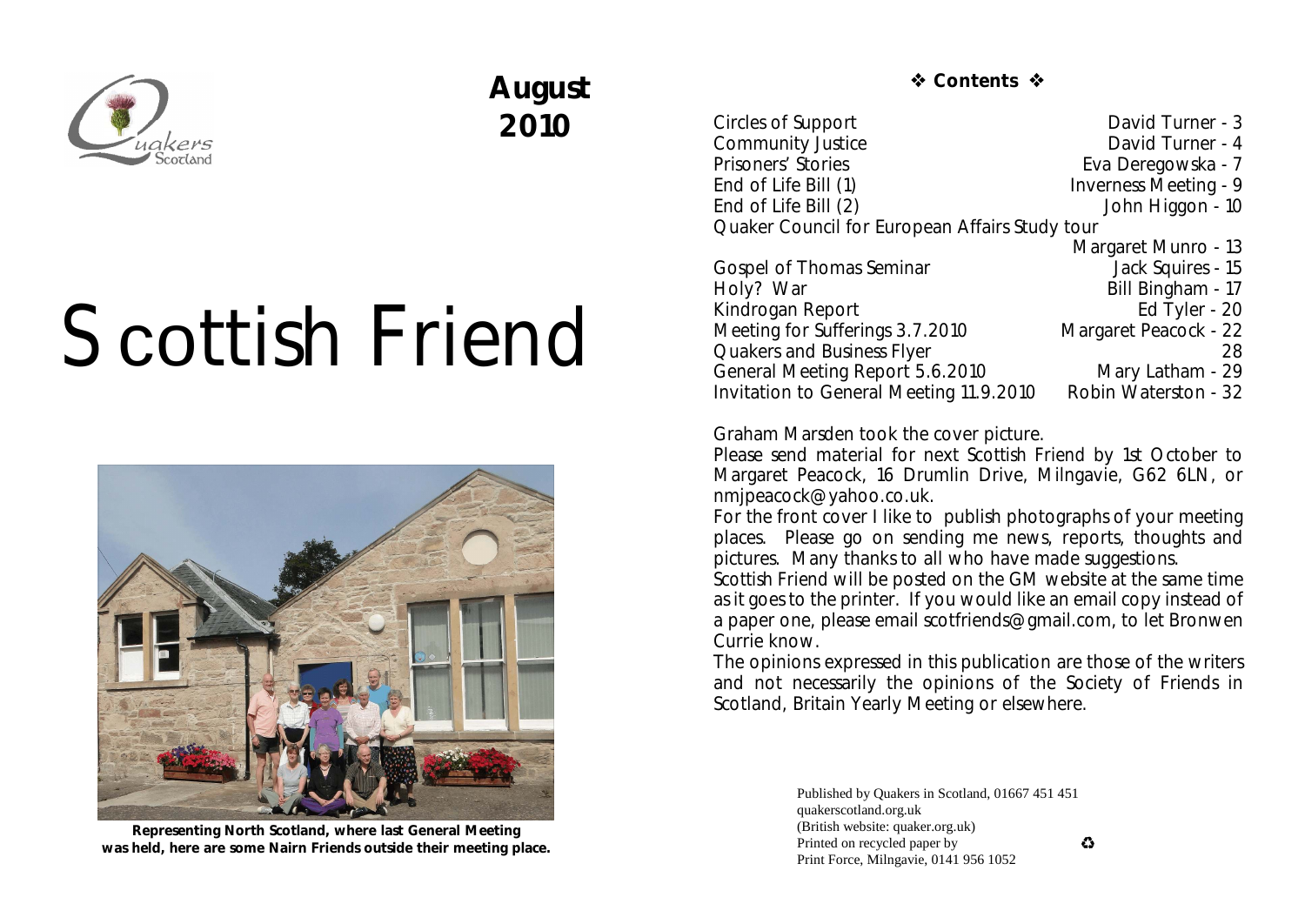**Circles of support and accountability for released sex offenders. David Turner**

A number of Friends in Scotland have followed with interest the history of the development of Circles in England and Wales since the inauguration of two pilot areas in 2000. Since then the growth of Circles has been remarkable, particularly since 2005 and, following the setting up of Circles UK as an independent agency in 2007, new projects have been emerging with ever-increasing regularity.

A Scottish Steering Group, representative of criminal justice, prison, the police, SACRO, Victim Support, COSLA and the churches was set up in 2001 at the suggestion of Scottish Quakers (the latter being consistently involved over the years of activity) to publicise Circles, and promote the idea of a Scottish Scheme widely - including with the Scottish Government since 2007.

With the reluctance of the Scottish Government to commit any funding, despite regarding Circles sympathetically, the attention of the Group was redirected to a number of the new Community Justice Authorities. Interest was found, and was followed up, in South West Scotland and Fife. Now, after a period of intensive negotiation and networking, there has been a breakthrough in Fife. Funding is on the table to set up pilots in that area - a year's money initially. This has enabled the Group, through a SACRO criminal justice adviser being employed part-time, to pursue a process of preparation for setting up a first Circle, including recruitment, training and support of volunteers. Alongside this there is the establishment of protocols governing the inter-agency work which is vital for the integrity of a Circles scheme. Location of a suitable candidate to be involved as "core member" can be undertaken in parallel with these tasks.

Interest from Friends is invited, both to obtain more information and to express a desire to help in some way. This can be done by phoning or emailing Tim Richley:- Tel No. 0131624 7266. Email trichley@national.sacro.org.uk

The writer of this article is willing to be contacted at any stage - David Turner, Tel No. 0131 669 1308

**Scottish Quaker Community Justice Network David Turner** Annual Gathering - Aberdeen Meeting House - Sat 17 April 2010

Allan Weaver, a Social Work Team Leader in North Ayrshire, addressed the 14 Friends present under two headings:

l. His experiences as a young offender in the 1970's.

Allan was brought up in the Ayrshire town of Saltcoats, one of the "three towns" on the River Clyde coast - the others being Ardrossan and Stevenston, in a time of industrial decline, with unemployment, poverty and crime (mostly theft) the abiding context of life for his family, and for many others. An interweaving element was the dominant "macho" culture of a large area of West Scotland, with heavy drinking as normal male behaviour, and domestic violence a common linking feature, and frustration an aggravating one.

Allan's own family scene included a gentle loving mother and an emotionally distant father who in bouts of drunkenness assaulted his wife brutally in the sight of the children, leading on at least one occasion to hospitalisation. By his 8th year home was for Allan not a safe place.

Unable to protect his mother, angry, resentful and bitter, he sought detachment from the home atmosphere. In dodging school, he linked with rootless and like-minded street children in one of the area's youth gangs. An earlier well-meant but ill-judged attempt to toughen him for self-protection served to give him a reputation later for ruthlessness and a leading role as a fearless street-fighter, together with growing experience in crime and accompanying violence. Alongside was his educational failure, and his unfitness, by 13\14 years, for accessing any doors to alternative pursuits. While he feels now he had no enjoyment from the life of shopbreaking, drinking and violence, a momentum existed in which the question of "choice" simply didn't arise. Over his mother's unconditional love he felt guilt and shame, but these perversely fuelled his rage, for which the only target possible was an uncaring society, and especially those who were seen to condemn and exclude him from normal youth activities and simply "didn't want to know him". Instead there was an ever-repeated attendance at children's hearings with his mother (father never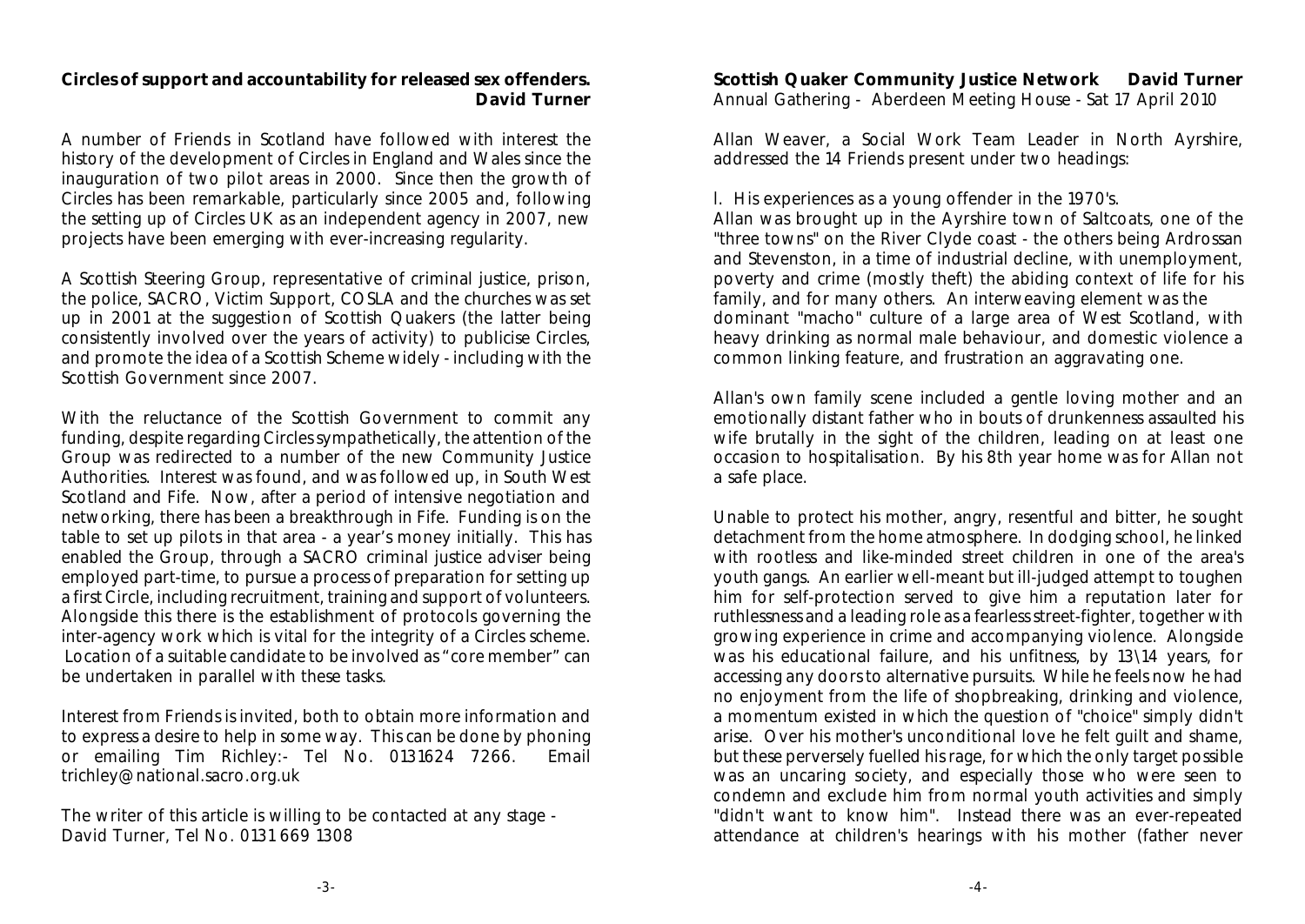involved), periods of statutory supervision in which the possible causes of his behaviour, his domestic circumstances and social environment were never explored, followed by custody in young offenders' institutions, and latterly in Glasgow's "Colditz" - the notorious Barlinnie prison.

Allan remembers this as a kind of "badge" he wore with some pride, an admission to membership of a group of very violent young men he emulated and also challenged for supremacy. More violence was inevitable, both outwith and within institutions. A particularly brutal incident left him with facial scarring still visible.

#### But that is decades ago. So what changed?

Allan identifies a number of factors in a lengthy process, with setbacks. One was an older inmate of an adult prison, a man who had committed murder and, from bitter experience, encouraged him to look at his way of life and what it was doing to him.

It was Allan's beginnings of reflection that there may be a possibility of "choice", even for one so channelled into offending, and of having a different kind of role model. Another major influence was a deeply caring social worker who listened, not warned, and was always there for him after failures. Latterly, a prison programme involving woodwork training gave a sense of achievement and self-worth. On release this time employment was possible and was maintained, and relationships blossomed. He re-discovered a grandfather he'd hardly known.

His mother, now living apart from his father, was free to give emotional and practical support. Allan took up an educational opportunity, which led to college and a social work qualification, a place in an area team and, for some years now, a senior position in a team focusing on youth offending.

#### **Working with Young Offenders Today**

In all he does today, Allan uses his life experiences and combines his learning from that with knowledge and understanding gained in his social work studies. In a sense, the context of vulnerable young people's lives is seen as little changed.

Unemployment has soared for this age-group particularly, after a period of alleviation. Alcohol abuse is still a major concern, as elsewhere - a factor in 75% of youth offending behaviour. Allan sees drug addiction as deeply serious, causing misery in families and having little or no answers in short prison sentences. It is another symptom of the hopelessness of lives in our "sink estates". For Allan alcohol, with its wide social acceptance, is the real issue, so much more the background to most crime and violence. He views measures such as minimum pricing and health warnings on containers as irrelevant young people tell him so.

A notable aspect is that, although less than 1% of young people become offenders, there is a culture of demonisation and labelling yobs and thugs are words on the front pages of popularly read newspapers almost daily, to an extent not common in his time. Allan doesn't discount individual responsibility, but remembers well his sense of having "no alternatives'' in the face of family problems, social decay and peer influences, of having "nothing to lose". What he sees to be necessary is our collective responsibility - awareness of society failing young people in difficulties, and a real commitment to social policies that strengthen and support families and communities. Without this, and the targeting of resources that goes with it, social work, with all the skills and compassion of its practitioners, is a constant struggle against the tide and one that is becoming ever harder as our social divisions widen.

In the following questions and discussion a number of key points included:

The need to be realistic. The pace of change, when it does begin, can be slow and uneven. Probation orders and accompanying conditions, and licence requirements and the measurement of progress, can fail to allow for this and give space for efforts to change.

The need to recognise and address the "whole family" situation and the social barriers faced by young offenders ready to take the first steps. Also to work across professional boundaries, agreed in principle but often absent in practice.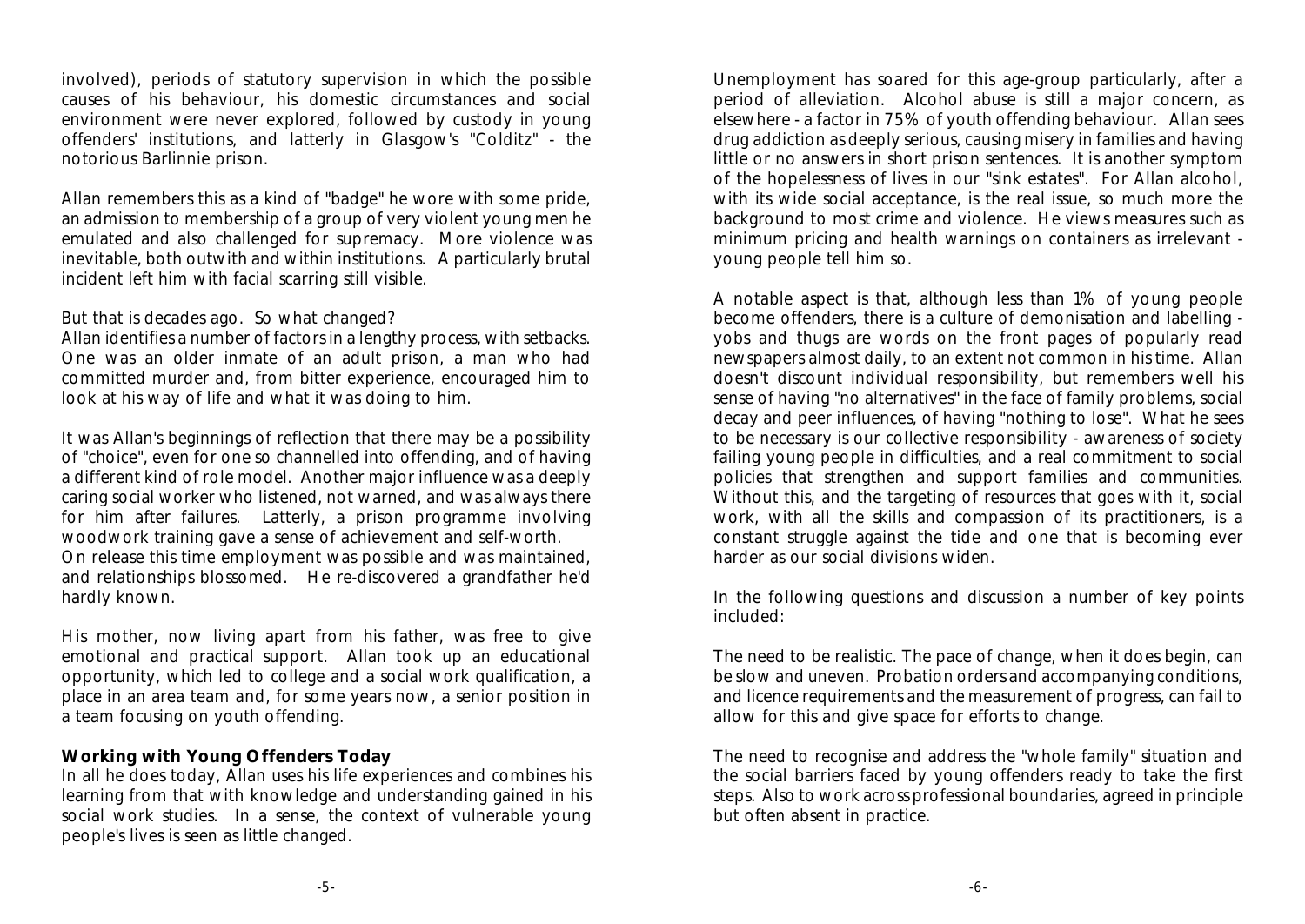The encouragement of informal approaches, such as volunteers and community agencies whose ways of contributing may not easily fit with the risk assessment processes now employed.

While good work is being done by many social workers and other professionals there are financial negatives in the system which favour surveillance and control over creative and imaginative projects.

More research is needed into why young people stop offending, as a guide to reinforcement of the positive factors that worked in favour of change. Allan promotes "doing relationships" in casework, a practice once at the heart of social casework but rarer now, recalling that nothing worked for him except that. He tries to divide up work in the team, rasing the special gifts and skills of members to the maximum.

The above is just a flavour of what this session offered so richly. For those who would like to explore more of Allan's thoughts and ideas, his book "So you think you know me?" is infinitely worth reading. For further information on this contact the writer of this report.

**Learning from Experience:**

**Personal narratives from the criminal justice system**

**Eva Deregowska** Victims and offenders are often poorly served by the current criminal justice system, but the effects can also be devastating for the family and friends of the convicted person. Their voices are rarely heard, yet the echoes rebound for years around them.

Through *Learning from Experience: Personal narratives from the criminal justice system* the QPSW Crime, Community and Justice Group (of which I am a member) is collecting stories from anyone who has been affected when they, or someone they know, receives a prison or community sentence. For many, this may be the only chance they get to tell their story. Quakers around the country have already joined this unique initiative.

Specifically, we want to know what it was like to go through the

court process and what effect the sentence had upon the person telling the narrative. We are asking what was worst about it all and what – if any – positive outcomes they can tell us about. We would also like to know what might have made things better for all those involved.

Many of the stories so far have come from the person who was sentenced. Others are from parents or friends, or from Quakers within the criminal justice system. Some stories confirm things we know such as the difficulty in getting employment or housing with a criminal record: "being seen only in terms of the offence, not as a whole person." Some highlight less obvious effects upon the family: "My parents had extreme difficulty in renewing their house insurance because a criminal (me) lives there too."

There are some positives too: "The voluntary organisation with whom I carried out my Community Sentence Order have offered me volunteer work."

We welcome all personal narratives, asking only that they have been collected directly from (or contributed by) the person whose story it is. Two key elements of this work are to protect the privacy of the story-teller, and to put the personal narratives in a context to help with our analysis of what all the stories are telling us. This means that in order to use what people tell us *we need to have a completed Agreement Form with the story.*

You don't have to be involved in any way with the criminal justice system: you may know someone where you work or live or meet socially who has a story to tell – you can send it to us as a 'collector'. You may have a story of your own which you can contribute. As Scotland has a different criminal justice system from England and Wales, it is especially important that we receive stories from Friends in Scotland.

*For more information and a Guidance Pack for collecting/contributing stories, contact* Paula Harvey, Quaker Peace & Social Witness, Crime, Community and Justice Group, Friends House. T: 020 7663 1036 E: paulah@quaker.org.uk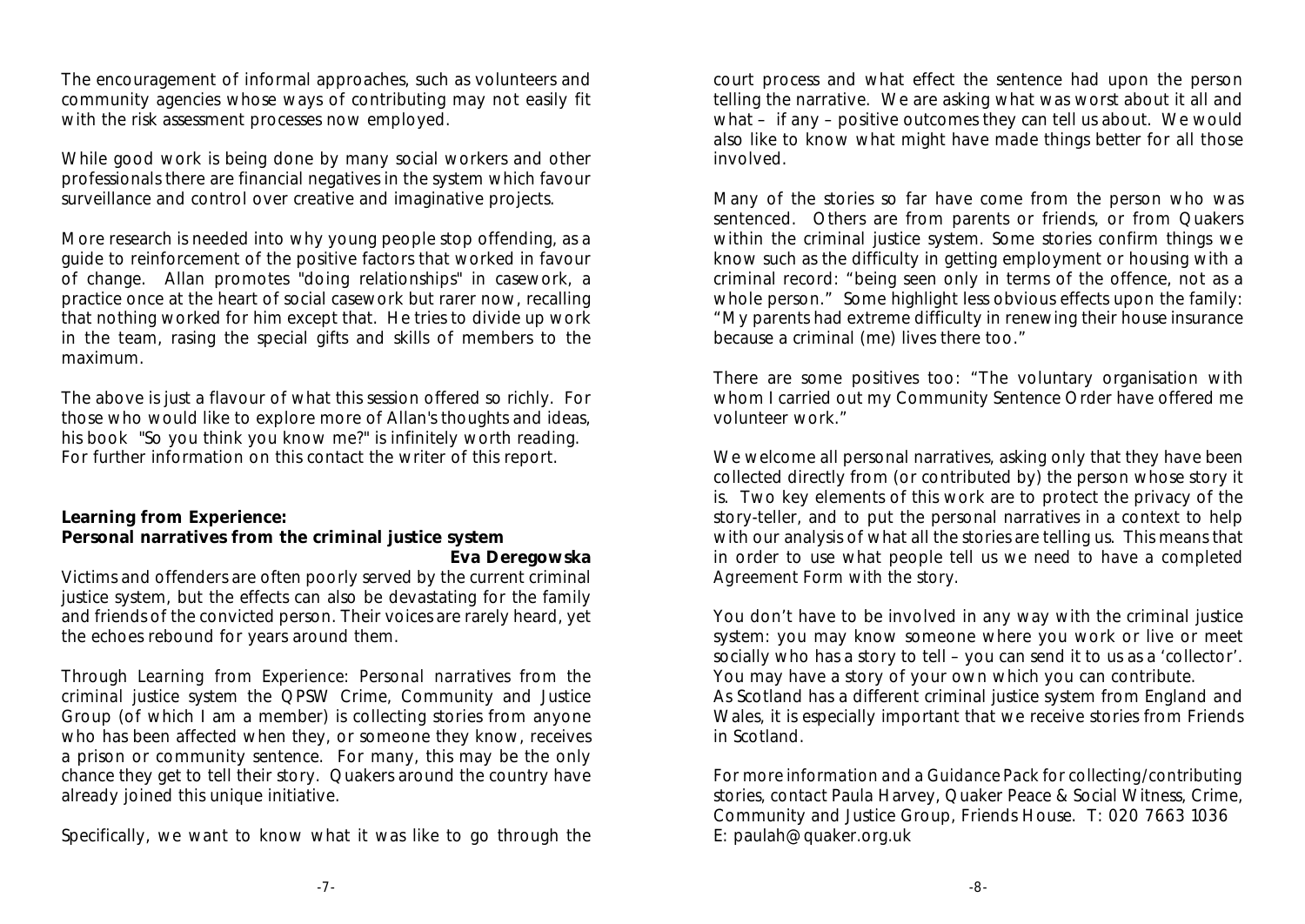Inverness Meeting opposes the End of Life Assistance (Scotland) Bill, which was introduced to the Scottish Parliament by Margo MacDonald MSP and is now going through the committee stage prior to parliamentary debate later this year.

We feel that it grossly undermines the universally accepted need to offer care and comfort to all, especially those who are placed in a vulnerable position as a result of age, incapacity or other circumstance. The Bill puts the responsibility for providing "end of life assistance" on the shoulders of Scottish doctors, for whom it contains no conscience clause. This would put at huge risk the traditional doctor-patient relationship, which is based on trust and the duty of every doctor to protect the individual.

We call for far greater access to and emphasis on quality palliative care. At present, according to a review article in The Psychiatrist (Royal College of Psychiatry April 2010) only 16% of cancer deaths occur in hospice care and 4% of all deaths are under this care. Even if these figures do not take account of palliative care provided outside the hospice setting, we believe that it is still a minority of people who have access to these services.

There must be more information, advice, counselling and practical support available to patients, carers and families and more training for specialised nurses.

In addition, as the population ages, we all have to take responsibility for those whose greatest fears are isolation, loss of dignity and becoming a burden to family and friends. End of life care has to keep improving even when budgets are being cut.

**EARAH** 

**End of Life Assistance (Scotland) Bill John Higgon**

Margo MacDonald's proposed End of Life Assistance Bill has brought into sharp focus a particular moral fault line, namely, whether it can be permissible to bring about another's death in order to end that person's suffering. There are deeply held convictions on both sides of the debate. In the May edition of Scottish Friend Roger Quinn argued against the proposed bill , likening assisted suicide to murder and noting that 'the Bible is unequivocal on the subject of murder'.

I take a different view, but before explaining that. it is perhaps worth briefly summarizing the current legislation and Margo MacDonald's proposed bill. Until the 1960's suicide was illegal, but the legislation was revoked in the 1960's and suicide is now seen as the remit of mental health agencies rather than the courts. The great majority of people who attempt suicide or complete suicide have histories of severe mental illness and a sense of hopelessness that Roger Quinn refers to in his article. These individuals need and deserve the protection and care of society. However, a relatively small proportion of individuals who commit suicide do not do so out of a sense of misguided despair. Rather, they find themselves in the end stages of a terminal disease and the suffering associated with their condition means that, *for them*, life is no longer worth living. Margo MacDonald's bill aims to assist the even smaller number of individuals who find themselves in the final stages of a terminal illness, but who are physically incapable of the act of suicide*.* 

As an example of how the law currently works, take Motor Neurone Disease, a condition characterized by a slow and progressive loss of muscle control. The patient can elect to endure whatever suffering the disease imposes on him, up to the point of natural death (asphyxiation, generally). The patient can alternatively take his life early on in the course of the disease, when he has the physical capacity to do so but is still capable of finding some enjoyment in life, and in this case he has not broken the law. Or the patient can enlist the help of a doctor late on in the disease, at a stage where he can no longer lift the pills to his lips. At present, the doctor who assists has commited a criminal act. Margo MacDonald's bill seeks to exempt the doctor from prosecution, recognizing that the act was conducted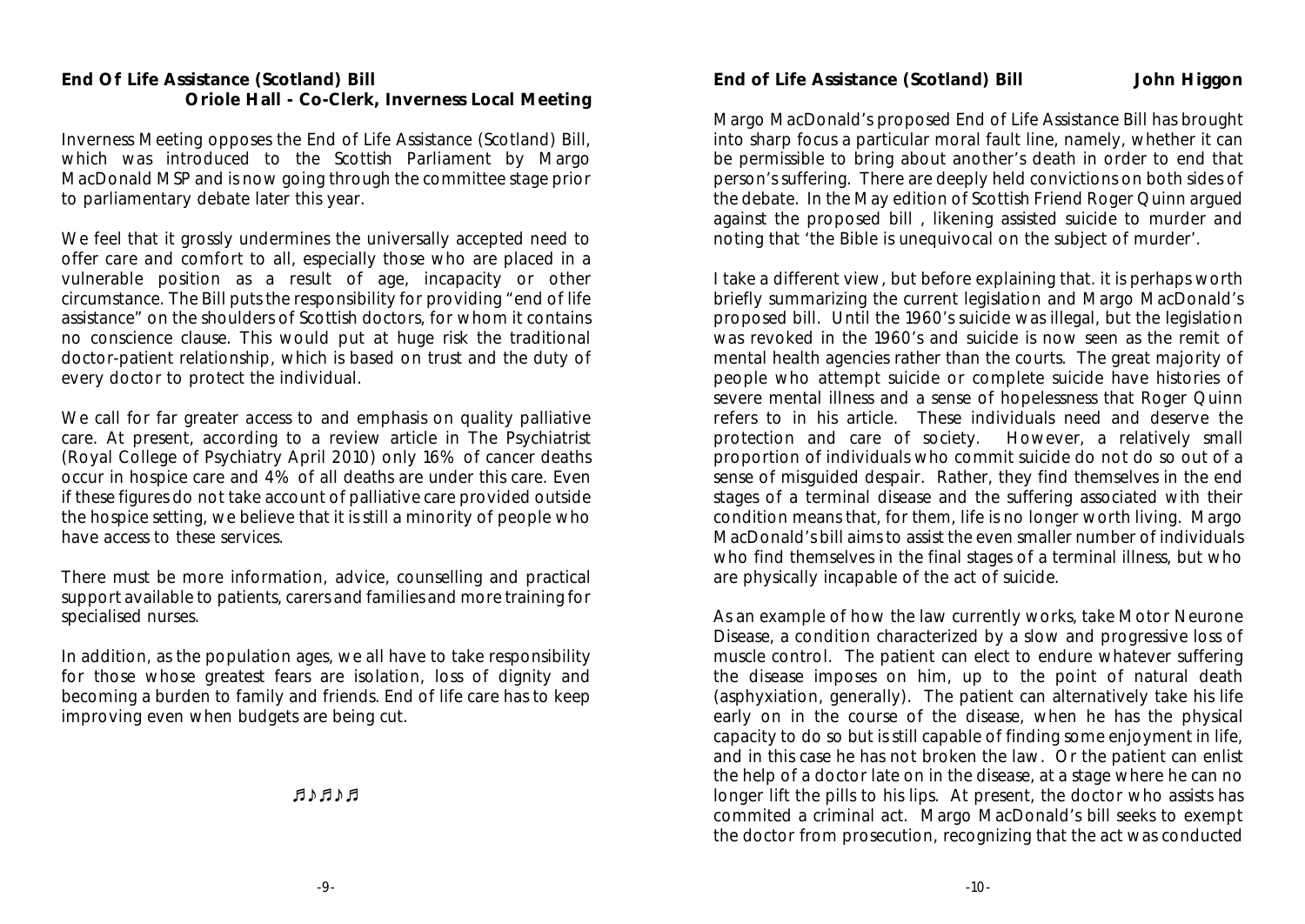with the patient's best interests at heart.

Of course it is important that safeguards are built into the act – and they are. The patient will need to convince his physician that he is of sound mind, is not being pressured into making this decision, and is not suffering from clinical depression. He will need to go through all of this again with a second doctor on a separate occasion. He can of course change his mind at any point. (There are other safeguards which I shall not detail here.)

Many critics of Margo MacDonald's bill refer to religion to justify their arguments, but I believe that this is mistaken on two grounds. First, it is not the job of the law to create heaven on earth. The law is the lowest common denominator that all of us must submit to. Of course it is illegal to commit murder or to steal another's property: society would not function without some basic code of conduct. But there is no law against failing to love your neighbour as yourself. As individuals, whether religious or not, we may choose to set ourselves a more demanding ethical standard but this cannot and should not be demanded of us by the state.

The second problem with using religious beliefs to support arguments about the law is that religious beliefs are no longer widely shared throughout society. Many of us have no religious beliefs, and amongst the proportion of the population that *does* adhere to religion we will find Moslems, Jews, Buddhists, Christians, and so on. Even within any one of these religions you will not necessarily find a fixed view. (Quakers are notorious for finding it difficult to agree on anything – that's why I was attracted to Quakerism rather than a more didactic fellowship.) This plethora of belief invites the question: which religion shall we look to as a basis for our laws? Given this country's history and predominant culture, it might be tempting to say "The Christian religion!", but this is surely not a road we want to travel.

Opponents of Margo MacDonald's bill often use a particular kind of religious argument, namely, that life is a gift from God or that there is a purpose or spiritual benefit in suffering. Once again, I find myself unconvinced for the following reason. One person might perceive

life as a gift from God, God's to give and God's to take away, but what of the atheist who sees life as an accident of biology? Who am I to tell her that she must not end her life because of my particular beliefs? After all, it is just possible that some of my beliefs are mistaken. Similarly, where one person might find some spiritual meaning in suffering, another might find nothing of value. Thus, I cannot see that it is right to constrain another person's behaviour on the basis of my own beliefs about what is for the best.

The medical argument against the Bill also strikes me as mistaken. Medics appear to be against the Bill on two grounds. First, they argue that good palliative care makes such a Bill unnecessary. Well, I am all for good palliative care, but does it really obviate all suffering? Is good palliative care incompatible with a patient having the choice to end his life if palliative care fails to bring relief? Second, they argue that their training and Code of Conduct is based on giving life rather than ending it. Leaving aside the fact that doctors engage in abortion (morally much more problematic, surely, in those cases of a viable foetus with the potential of a life ahead of it), medics might like to rethink their underlying philosophy so as to put more emphasis on the use of medical technology to improve quality of life rather than concentrate all their efforts on length of life. Like it or not, they are already in the business of taking life (abortion) and giving life ('unnatural' life-saving interventions) so the moral line is not as clear as they might like us to believe.

No doubt many of you will disagree with me, and perhaps some of you might agree: 'twas ever thus. Where there is no obvious right or wrong way, surely we should look into our own hearts to decide the best way forward as we see it – and leave others to find their own path.

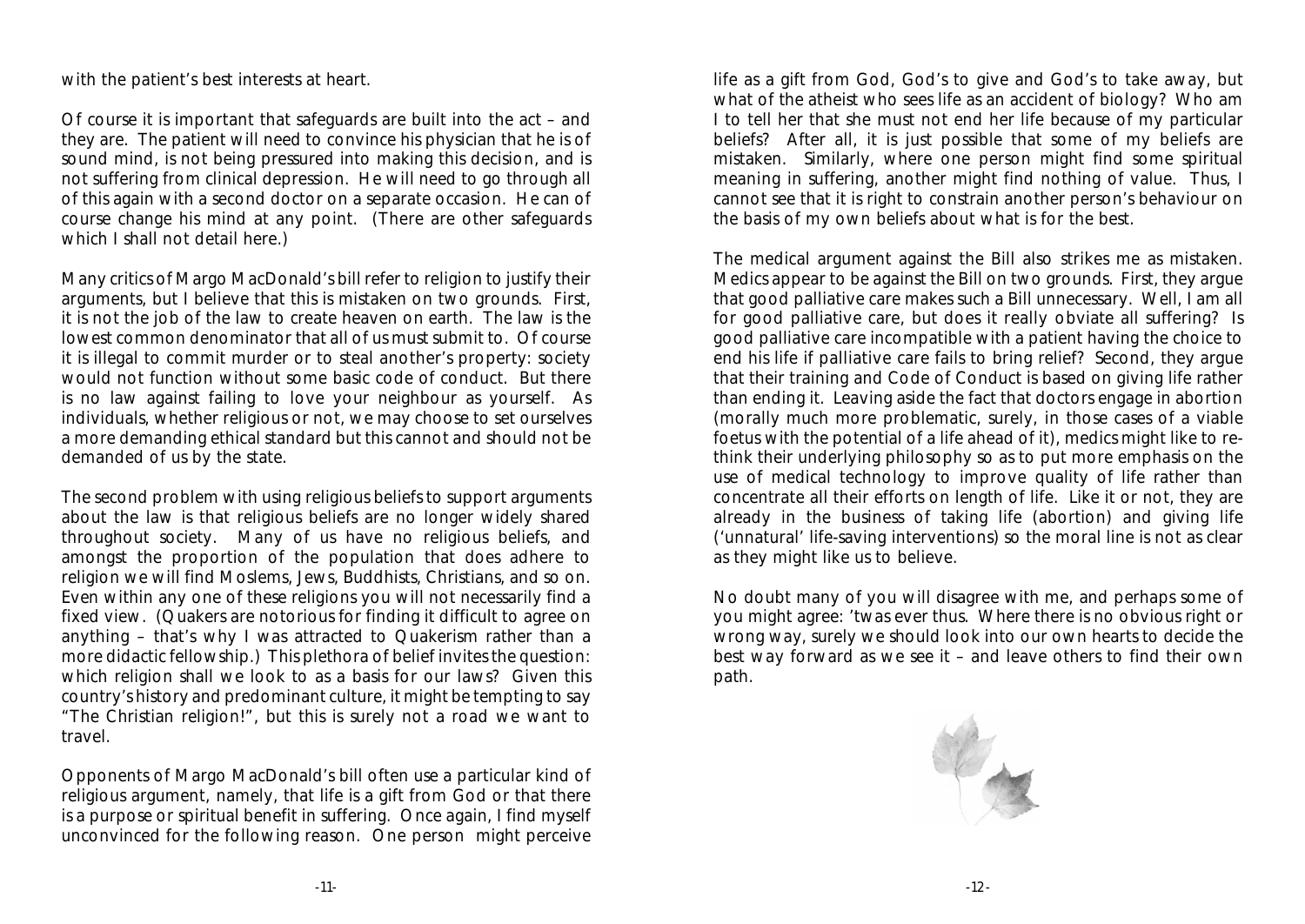Eighteen of us from 6 different countries, including 17-year-old Qossay from Friends School in Ramallah and two non Quakers, met at Quaker House Brussels to study how the Quaker voice is heard at the level of the European institutions. We had a fascinating week, which included witnessing a debate of a European Parliament committee discussing safety measures in place in European oilfields, a visit to the Court of Justice in Luxembourg, (where we were warned not to eat, drink or fall asleep!) and talks by Martina, Liz, Joe and Neil from QHB and from various officials from the Institutions. The highlights for me concerned three main areas: human rights, peace and the Middle East.

#### Human rights

The Council of Europe which is based in Strasbourg has 47 member states, in comparison to the European Parliament which has 27 member states.

The primary object of the CoE is to safeguard human rights, democracy and the rule of law. The Court of Human Rights can be accessed by governments, groups and individuals. Given that there are 800 million Europeans you'll not be surprised to learn that there is an enormous backlog of cases, 100,000 in 2009! The budget is limited, deliberately so, to encourage the individual states to deal with their own cases. The council also conducts Europe-wide campaigns, one of the most recent being on human trafficking. The importance of the 400 non-governmental organizations, including QCEA, was stressed. These NGOs, which form a vital link between politicians and the public, have participatory status and can table motions.

One of the areas Liz and Martina are rightly most proud of is their success in the field of women in prison. Thirty-two of their forty-five recommendations were taken up by the Parliamentary Assembly of the Council of Europe, and recommended to the 47 member states. Liz and Martina are now engaged in follow-up work on implementation of these recommendations.

#### Peace

The overall aim of QCEA is to work for peace through fighting for economic justice and human rights. Since 1985 there have been 8 reps, 50 programme assistants and over 60 publications from QHB. We ourselves witnessed and benefited from the huge success in

networking and gaining access to key decision makers that Liz and Martina have had. They have established a European Peacebuilding Liaison Office and Martina is on the steering committee of this. One of the speakers referred to his policy of advising colleagues to turn down invitations to speak. The fact that he took time to come to QHB speaks volumes.

There is ongoing dialogue between QHB and the European Investment Bank on conflict sensitivity. This impressive institution which pays no profits or dividends lent 79 billion euros for private enterprise and projects that support European policies, including that of encouraging renewable energy. Reference is made in the EIB booklet on lending for health and education to PPP projects in North Lanarkshire, and in Argyll and Bute.

#### The Middle East

Since visiting Israel and Palestine last year, Quaker House Brussels staff have been engaged in raising awareness about issues relating to these two nations, especially new Israeli Defence Orders 1649 and 1650 that came into effect in April, whereby an "infiltrator" has been redefined. Two consequences of this, among others, are an increase in deportation orders, and Jewish groups criticising the Israeli Government being considered as terrorist groups. A briefing pack is available from QHB and there is a conference in Brussels from 29<sup>th</sup>-31<sup>st</sup> October on Israel/Palestine issues. Full details can be found on the QCEA website. Qossay from Ramallah gave a moving presentation on his homeland and begged us to spread awareness of the situation in Palestine.

#### How you can support and be involved

My Concern, supported by Dunblane meeting, West Scotland AM and Meeting for Sufferings in Feb 2009, is regularly to pray for and hold in the Light the two peoples of Palestine and Israel and on behalf of Qossay, his family, friends and fellow countrymen I ask you to continue to do this.

New leaflets are now available from the British support committee for QCEA, which give details of how you as an individual or your meeting can support the work of QHB financially.

Liz and Martina are to address the residential GM Scotland to be held in Dunblane from  $13<sup>th</sup>·14<sup>th</sup>$  November 2010. I am the contact person for accommodation for this event and warmly invite you to attend.

Tel 01259 760853 Email memunro@btinternet.com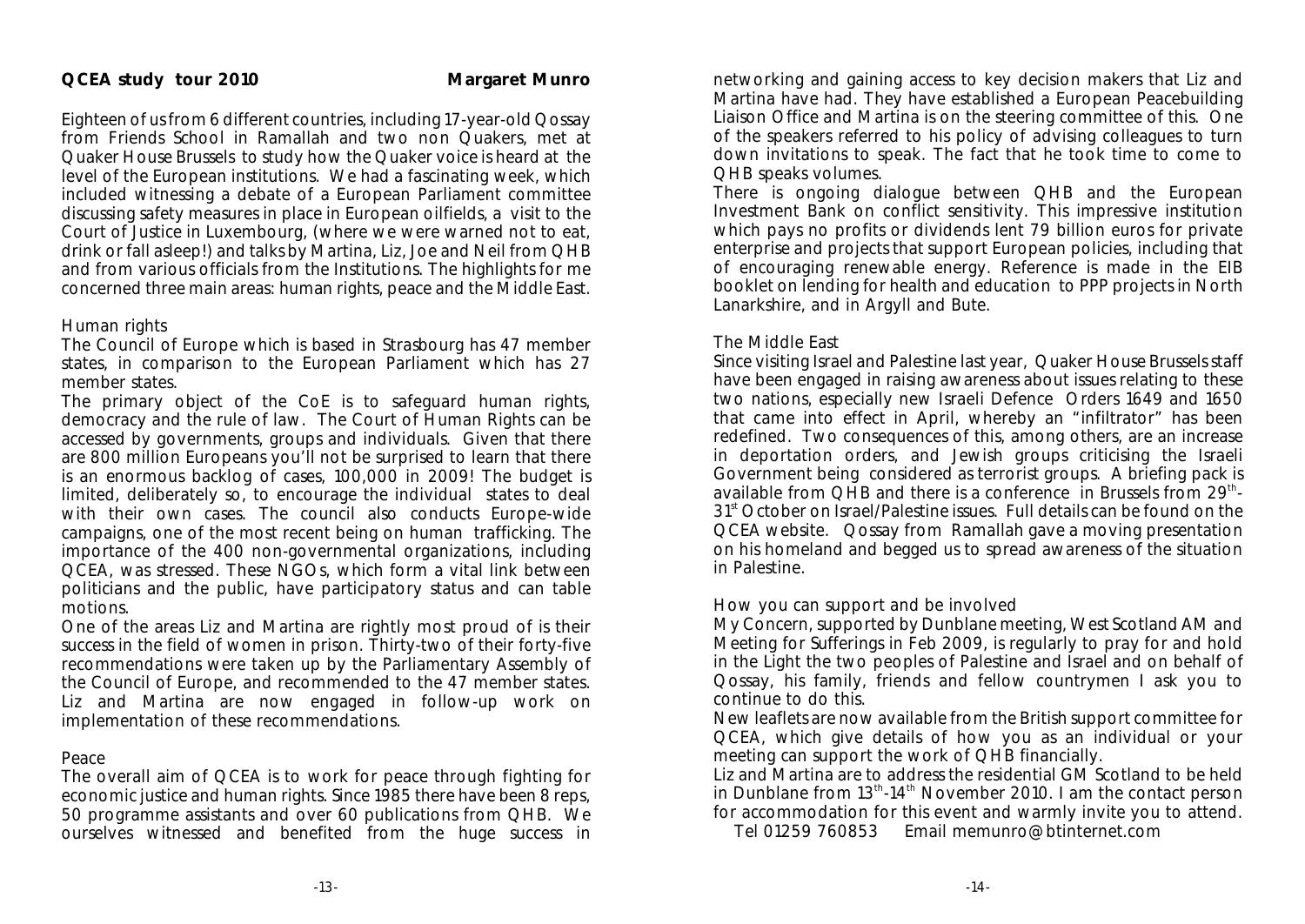Gospel of Thomas seminar  $5<sup>th</sup> & 6<sup>th</sup>$  June 2010 Jack Squires

A complete copy of the Gospel of Thomas was discovered near the ruined monastery of Chenoboskion in the Nile Valley in 1945. Written in the Coptic language the text is virtually intact. Prior to that only a few Greek fragments had been found. The opening lines of the gospel are;

> These are the hidden logia which the living Jesus spoke and Didymos Judas Thomas wrote.

The gospel was divided during translation into 114 logia (or sayings) many of which are not recorded elsewhere hence the widespread interest in Thomas. Several scholars now claim that these logia are the earliest record we have of Jesus and his teaching.

The Northern Thomas Study Group has around thirty members and at the moment we hold twice-yearly seminars. Fourteen people attended on this occasion at Wiston Lodge near Biggar in Lanarkshire. In this informal group all are encouraged to make contributions in their own way.

We started the day with a question in the form of 'Creative Listening' which consists of passing round a stone. The person holding the stone can speak or not as they feel appropriate. The question was "What are the unique features within the Gospel of Thomas that stand out for you?". The response was wide ranging, here are some of them with apologies for those missed. "You feel that this is Jesus speaking directly to you". "A direct appeal - passion and humanity". "Look beyond the earth mother and father". "The unmodified and direct teachings". "The simple statements". "The intuitive feeling of spirituality". "The lack of paraphernalia found in some other forms of religion". "Totally non-judgemental". "A conviction of another form of reality". "The kingdom is in your centre and is about you". (a line from logion 3)

Following the 'Creative Listening' Patrick Bealey spoke on logion 38.

Jesus said: Many times have you longed toe hear these logia which I say to you and you have no other from which to hear them. There will be days when you seek after me and you will not find me. He was followed by Chris Stapenhurst speaking on logion 25. Jesus said: Love your brother even as your own soul, guard him even as the pupil of your eye.

Before breaking for lunch we paused and took time to remember Margaret Gladden who sadly died recently. Margaret was a founder member of the Thomas group and will be greatly missed by us all. A special thank you to those who spoke in her memory.

Following lunch we discussed the books we have found useful when studying Thomas. The titles covered specific Thomas books and also a wide range of faiths and subjects. We also discussed the book 'Jesus lived in India' by Holger Kersten. The claim in the title was first made by the Russian author Nicolas Novovitch back in the 1890s and is now being revived by several authors.

Margaret Roy then talked about Buddhism and Meditation, throughout relating her subjects to Thomas. All the main speakers had prepared handout sheets which were greatly appreciated by us all.

We commenced on Sunday morning with a half-hour Quaker meeting for worship. This was followed by a general discussion on the logia and related subjects. Thanks to everyone for their input. The next Seminar will be on Saturday  $2<sup>nd</sup>$  October. Further information by email from Mary Harris maryzair@gmail.com or from Rosemary Gascoyne Tel:01644-430468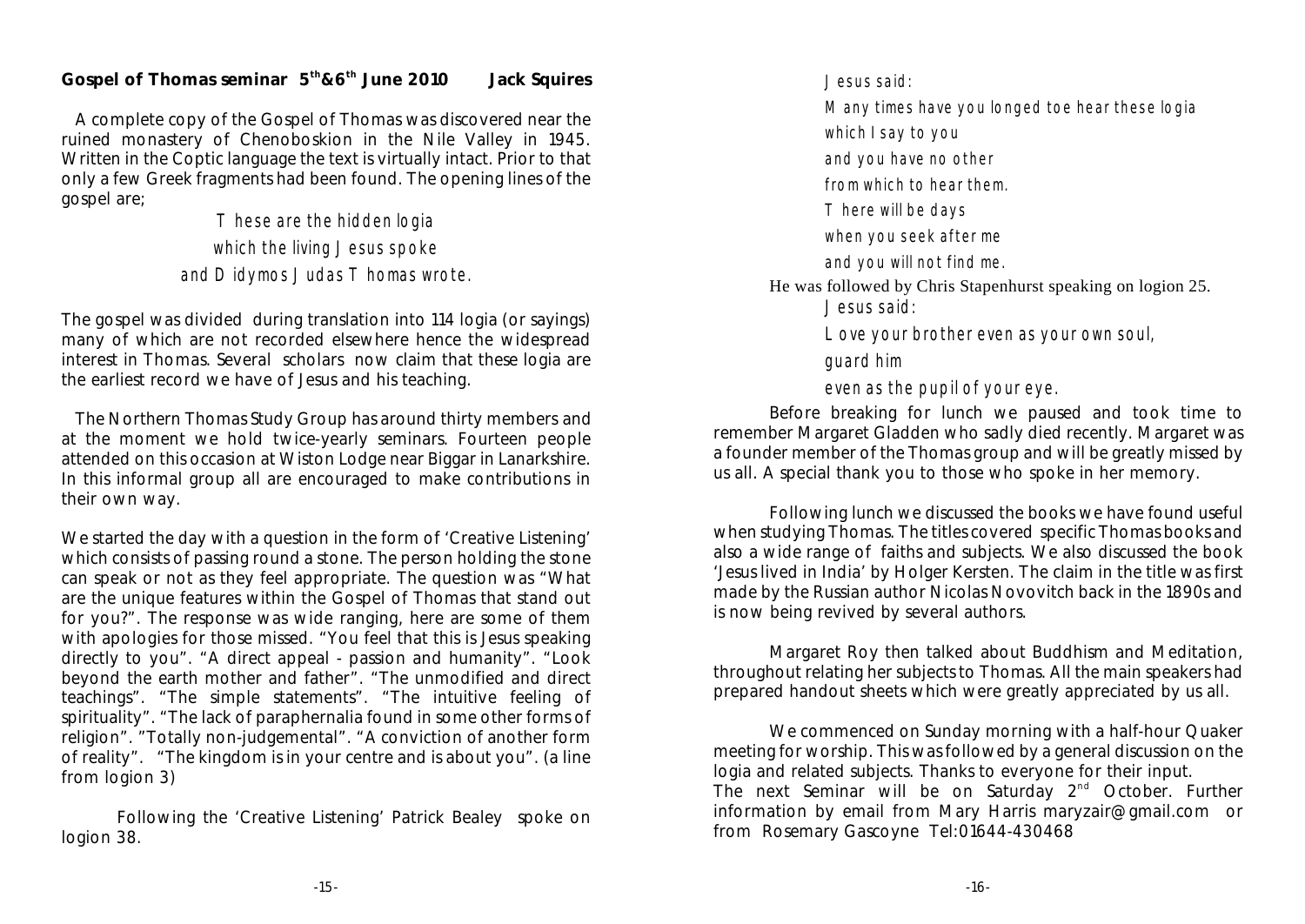I never thought I'd see the day when the 'Glesga polis' would be walking through our airport terminal carrying sub-machine guns ; but they are. Why should our police force be engaged in such activities ? Are there gangsters abroad ? Do serial killers roam our streets ? Have we unwittingly purchased a ticket to Calamity ? What are the answers to this? - I ask myself . I am sure that I am not alone in my perplexity. The answer, my Friends, must be glaringly obvious to any human being who has the courage to look at this diabolical phenomenon squarely in the eye for what it really is. Its name is 'Unholy Fundamentalist Religion'.

This is the type of religious engagement which decides that "the scriptures" i.e., Bible or Koran (or any other book for that matter), is the definitive, and ultimate, 'Word of God'. This has, for centuries, been at the root of many human conflicts in the world, and is currently the underlying cause of violent tensions in the Middle East. In this part of the world, Cain now chooses to slay his brother Abel on an almost daily basis.

We have now beheld jihad - Holy War, which (it is claimed) is "justified by scripture ". This of course, presents major problems for those of us who try to promote peace, within a religious context. Unfortunately, the god we read of in the Old Testament was not simply a god of peace; he was also a god of war.

The Jewish people of course, believe that this god 'gave' them the land they now slaughter their fellow men to retain. If we look honestly at Jewish history, however, it becomes clear that YHWH (the ancient deity of Israel) apparently found it necessary to kill thousands of men, women, and children in order to provide this service to his "chosen" people.

The Jews now feel theologically justified in taking military action, because their scriptures support these most unworkable, and futile, problem solving strategies which are doomed to failure. God (they believe) still blesses the armies of Israel, and 'Joshua' rides in their tanks.

Israel's god at one point, we're told, got pretty worked up about his created species, and flooded the entire earth to impress his influence upon them. Modern geological research would now, of course, dispute this claim. Fundamentalist religious intransigence, however, remains firm on this matter. The Earth of course, being flat, meant that the water couldn't run away either (?)

There is a macabre sense in which today's religious killers do us all a very great service: they reveal to us the true nature of brutal, ignorant and intolerant religious perspectives. Sad to say that this ambiguous religious thinking, still holds sway in many parts of the world even to this day. Worryingly its 'Christian' version strongly influences American foreign policy.

As Quakers, we claim to have abandoned the sword, but is this really enough ? Is that all that the Christ-figure demands of us ? What Osama Bin Laden did at New York, Joshua did at Jericho. What Joshua did at Jericho, Cromwell did at Drogheda. Each of these completely misguided human beings had one disturbing thing in common - they each claimed to be acting on behalf of God. It is not enough for me, my Friends, to be associated with such mistaken and terrifying perspectives. Is it enough for you? Has our God now Himself become the great Vengeance-Seeker who mysteriously resides somewhere beyond the clouds and promotes celestial mischief ?

#### BY WAY OF CONTRAST

Albert Schweitzer, a perhaps long-forgotten missionary doctor of the Congo, has something to say to each of us today in respect of these matters. His life and work speaks to me of HEALING. It speaks to me not only of putting away the sword; it speaks to me also of 'picking up the scalpel'. It speaks to me of repair and of renewal, and in this it speaks to me of God.

For those who are not familiar with Schweitzer, let me remind you. Schweitzer was a German pastor / doctor, and a world-renowned musician. Schweitzer played the organ. Not only did he play the organ, he built and repaired organs; human organs too, he also learned to repair at a later stage in his very worthy life.

Ultimately rejected by the Paris Missionary Society (they allowed him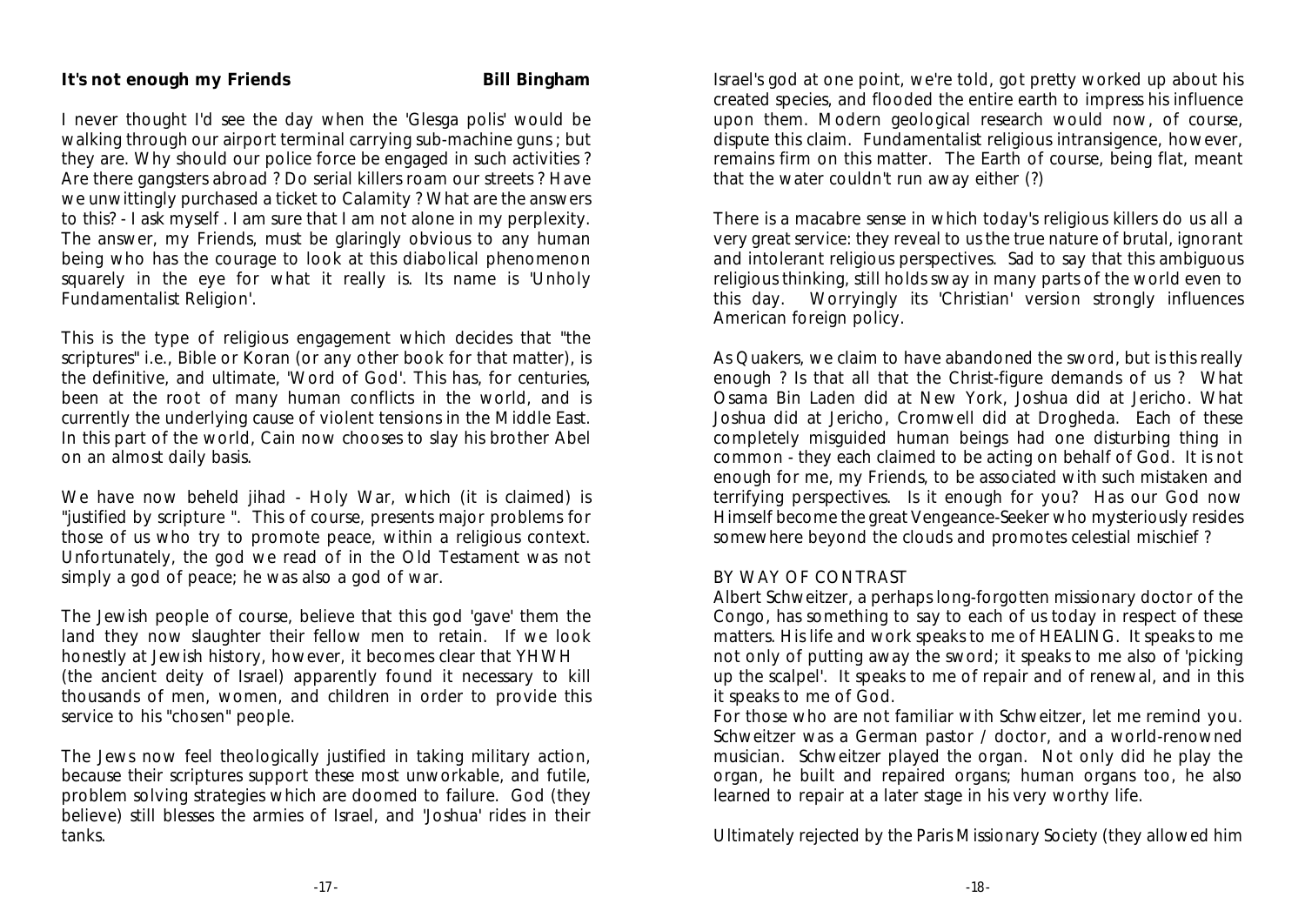to heal, but told him not to preach), he decided then to build his own hospital in the Congo, at Lambaréné. This he did at the beginning of the 20th century. At that time, the Congo was a desperate place of death and of terrible affliction. I am not sure that much has changed in this regard, except that modern medical treatments are now, to some degree, available in the region.

Schweitzer taught the natives about Jesus; he healed their illnesses; and he played to them his music. He financed the entire project himself by giving organ recitals in the most prestigious theaters and venues of the world. He later won the Nobel Peace Prize for his work.

In the course of building his hospital, a perimeter boundary had to be constructed around the compound. This work required that heavy posts had to be driven into the ground to support the fences. Occasionally Schweitzer would interrupt the work and halt his army of labourers, while he stooped down to remove beetles from the holes that were being prepared to receive the posts. Only then could the men finally hammer the securing timbers into the ground ; such was the depth of Schweitzer's compassion. To the good doctor, ALL of life was sacred.

When his feet were badly ulcerated, and he could no longer wear his shoes, Schweitzer made wooden boxes to wear on his feet, in order that he might continue to operate on his patients.

When W.W.1. broke out he was, as a German living in a French colony, interned. Meantime the civilized nations of Europe blew themselves to smithereens in the trenches of France.

The putting away of the sword is not enough my Friends, we must now learn to 'pick up the scalpel' and become part of humanity's healing processes. Only by this means can we ever hope to enter into the kingdom that Yeshua, the Alternative Jew, points each of us towards.

#### CONSIDERATION

Luke, alone, tells us a very puzzling and disturbing story, one which I feel is most worthy of our consideration. This is a tale of two disciples who, when walking along the road to Emmaus, (it might well have been Sauchiehall Street ) met the newly-transformed God. Sadly, the story goes on to tell us that both of them failed to recognize their ultimate salvation. Could the same perhaps be true for some of us today ?

#### Footnote :-

The Buddha told this story, 'A man threw a stone at a dog. Crazed with pain, the dog barked at the stone, not understanding that the cause of his pain was the man, and not the stone'.

#### +\*+\*+

**Scottish Friends' Summer Gathering – Kindrogan 2010**

Ed Tyler

On the evening of 11<sup>th</sup> June Friends gathered at Kindrogan Field Studies Centre near Pitlochry for the annual Scottish Friends Summer Gathering. The title this year was: "Celebrating the Light, Sustainable Quakers – and Trees."

All three themes were intertwined and interwoven between the fascinating presentations, workshops and Meetings for Worship. Bryan Bowes' talk included his own beautiful slides of trees both in Australia and Britain (one highlight for me was an incredible ancient yew near Glasgow). We also learned about the comparative structures of monocotyledons and dicotyledons.

Images of trees fed into one of the afternoon workshops led by Bridget Ramsay. Bridget "challenged" (her word) us by not only getting us to make our own book but "taking it for a walk" outside and recording our impressions using only a black pen. Reassuringly she afterwards said that we had risen to the challenge. I came out of it feeling truly engaged and fully stretched, and I know that the others were too.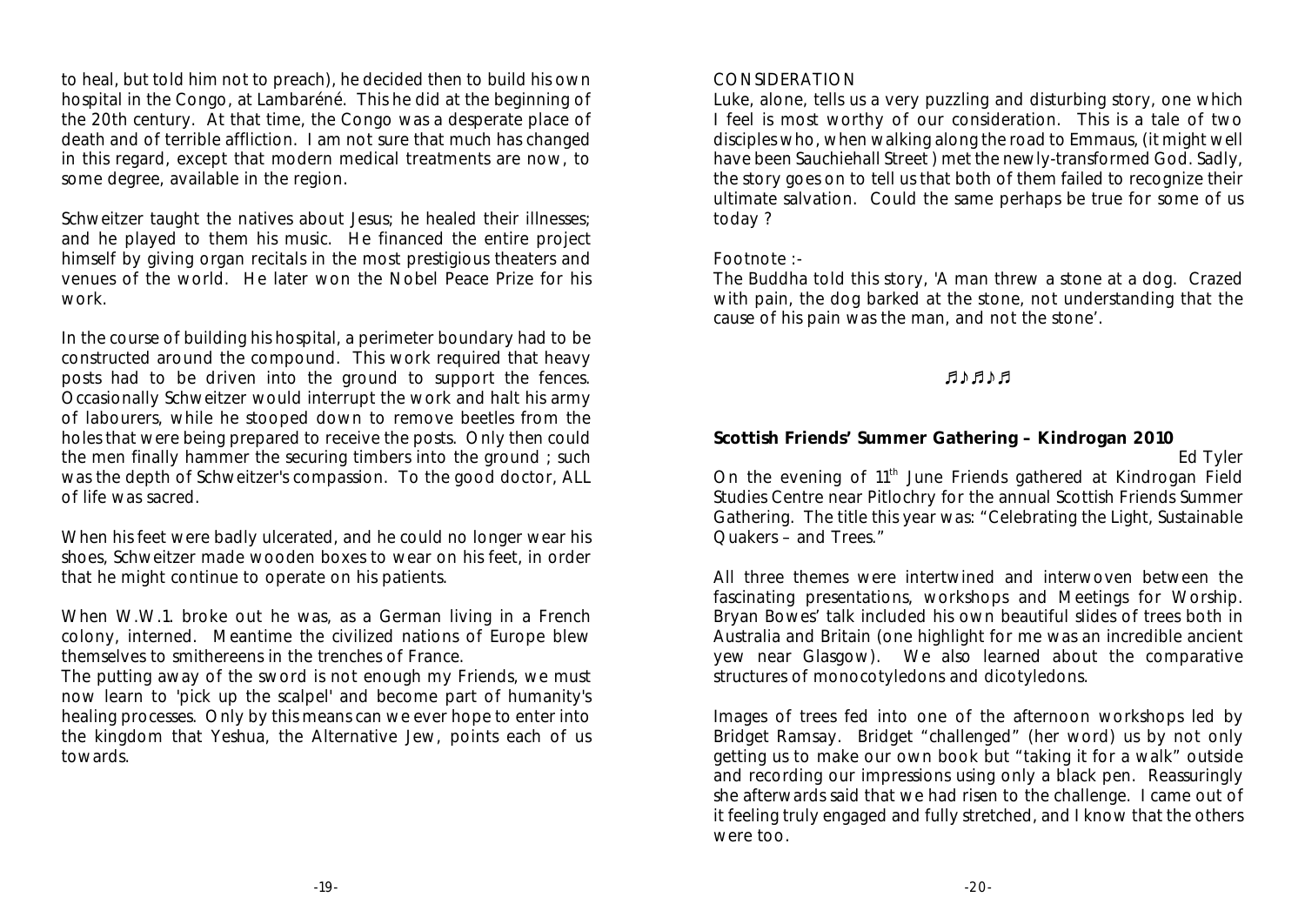The other workshop went on in the lovely old library of Kindrogan House, a fitting setting for Alison Burnley's session on how to create your own tapestry. Participants practised stitches on samplers in an atmosphere of quiet Victorian-style contemplation. Alison is one of the principal figures behind the Quaker tapestry, which since 1985 has involved 4,000 women, men and children from across the world.

The trees theme was echoed in a talk by Steven Watson of Community Energy Scotland, who gave us fascinating insights into how we might insulate our Meeting Houses and heat them with biomass, giving examples of medium-scale installations and of the different forms: logs, pellets and chips. He also invited us to take away a Monkey Puzzle tree or two and plant it in our neighbourhood: yes, a wee seedling still with its big pine nut attached for food! Propagating such trees is his passion.

After such a busy programme you may think we'd had enough for the day, but being Kindrogan there had to be a spirited Saturday evening celidh, which consisted of poems, sketches, live music and games.

On Sunday we held a Meeting for Worship, during which a moving tribute was paid to Margaret Gladden, who had been organising the event when she unfortunately passed away. All the wonderful things that had happened during the weekend became in our minds and hearts her very special gift.

After Meeting we discussed the issues surrounding the fact that this will be the last Summer Gathering of Scottish Friends for a while. Attendance has been dropping for a number of years and this year only one family with one child attended. Over the years the intergenerational mix of families and elders has been the hallmark of Kindrogan get-togethers. A debate was initiated about how to hold future gatherings which would attract families, perhaps on a regional basis to avoid distant travel, perhaps linked to Area Meetings. Let us hope the debate is taken forward and something new will spring up, perhaps regional, perhaps national, perhaps a combination of the two.

**Meeting for Sufferings 3.7.10 Margaret Peacock**

The Review Group made a preliminary report on the effect on Sufferings of the appointment of trustees. There was more discussion on Sustainability and a new draft of Quaker marriage procedure. A minute from Staffordshire AM invited us to establish a memorial in the National Arboretum to the Friends' Ambulance Unit and Friends' Relief Service. We enjoyed the innovation of meeting in home groups at the beginning of the day, with a loose remit of being heard on any of these subjects, none of them being for final decision today.

The review was very much appreciated. The function of trustees was thoroughly examined in theory and in practice. Trustees are not for influencing policy but for making sure BYM/MfS policy is carried out. Old chestnuts were re-heated - the name "Sufferings", and the number of AM representatives, which may have to be reduced for cost reasons. A bigger proportion of Friends would get the opportunity to speak, but there would be fewer Friends to engage in the important sharing of experience.

There was remarkably little exploration of sustainability, in spite of this being the selected priority for this meeting. Sunniva Taylor introduced the work of QPSW, and asked us three questions: How much of what we do is inspired by guilt and fear? How much by love and joy? How much do we do as a faith community? (In my opinion the first two are irrelevant)

The Quaker Faith and Practice Working Group let us see their draft of Ch.16 on Quaker marriage, inviting our comments on three points.

1. At present there are alternative declarations in the Quaker marriage meeting: "with God's help", or " with divine assistance". To some Friends, even the second is too Godly, so a third choice of "with help from the Light" is proposed. (Light, not light)

Others felt that if marriage is "the Lord's work only" (which is the basis of our recent shift in marriage qualification), we could not in honesty ditch God. Moreover, if the couple do not believe in any kind of divinity, they should not be using a Quaker wedding. Looking for the truth behind the words, maybe we can find a phrase like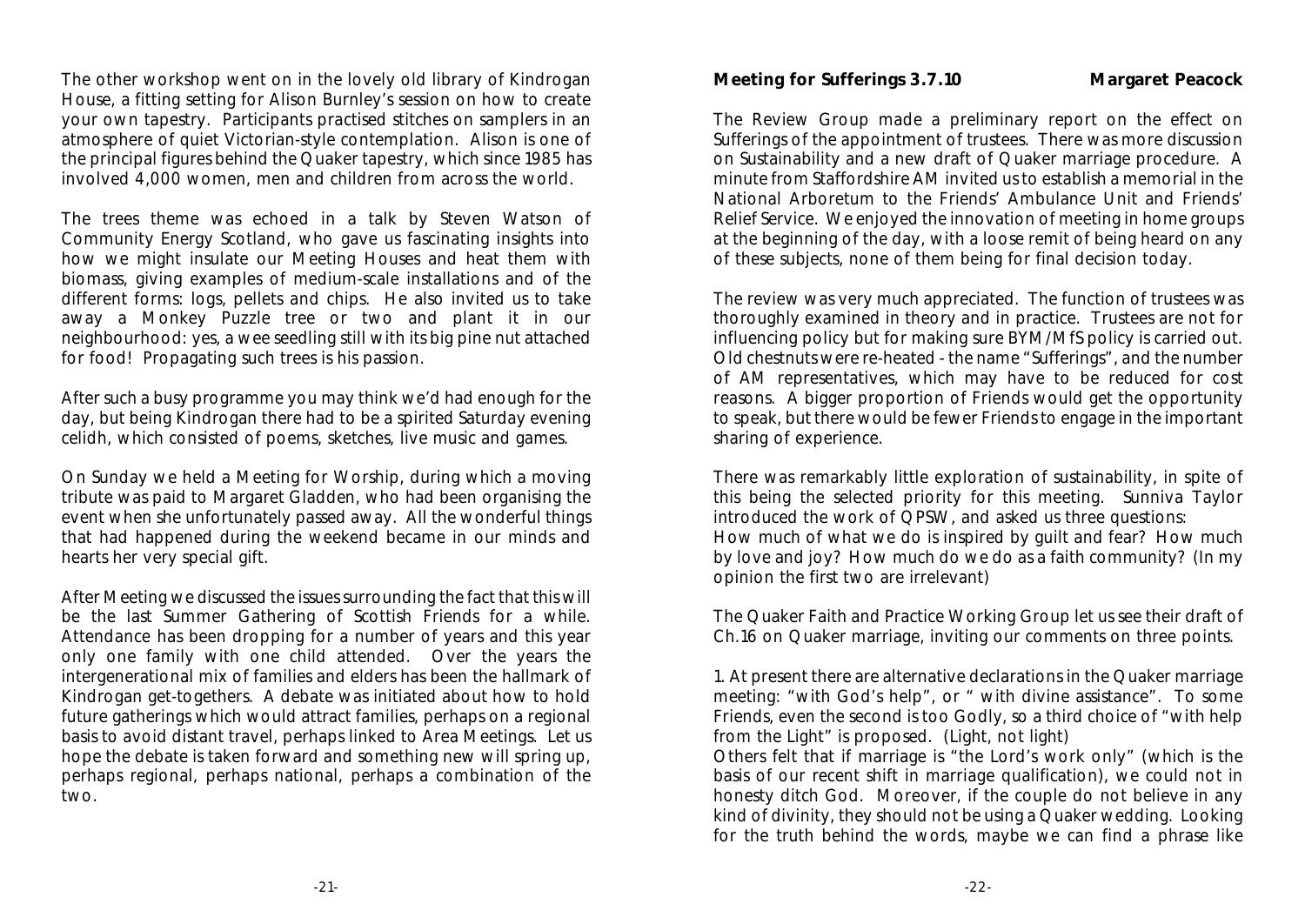"Higher Power" that implies purposeful non-human help.

2. In Scotland we can get married any time, anywhere, but in England it has to be in daytime at a normal place of worship. The writers want to make us all the same, so I was pleased to hear that English people want if possible to be the same as Scotland.

3. In the interests of uniformity, the writing group are recommending the title "spouse", which can mean either husband or wife . This could be very welcome to gay couples, implying a real marriage, but some Friends see it as an archaic word. Allowing the couple to choose their titles seemed sensible to some, but to others it seemed like a slippery slope to a write-it-yourself wedding.

The National Arboretum is at Alrewas, near Lichfield, old woodland with new trees. It has perhaps 500 memorials to many victims of war - various sections of the armed services; the police; the merchant navy; the medical corps; and there is a garden of innocence, for child victims, and a peace garden. The general atmosphere is of deep longing for peace, and it is possible that a memorial to the Friends' Ambulance Unit could provide a silent introduction to the Quaker peace testimony. For more information Google "National Arboretum" and use the NMA tab to get a complete list of the memorials.

If Friends wish to take this further, it would need to be owned and financed by BYM, not Staffordshire AM, though if asked they would undertake the negotiation and organisation.

Earlier this year, Meetings were asked to comment on questions about use of resources. Johanna Kocziewski had done a wonderful job of summarising the responses. I was impressed by the variety of experience and approaches; this sharing of ideas is immensely useful both what works and what doesn't. Below I have copied some extracts which may interest some Meetings in Scotland. I could have selected wrong! Read the whole thing at quaker.org.uk/priorityg.

1.2: Issues emerging from the consultation:

 \* Central work: nearly all meetings consider involvement in central work to be beneficial, allowing them to 'keep in touch' and gain a sense of wider community. Meeting for Sufferings representatives were singled out as offering a valuable communication link. There was still some lack of awareness about how to become involved in central work and a clear need to widen the pool of service and representation at a central level.

 \* Appointments: many smaller meetings take a pragmatic approach, deciding which are essential and which they can do without. Most meetings recognise that there is more they can do to make the most of the skills and interests of Friends within their meetings.

 \* Meeting Houses: most Meetings value their meeting houses greatly although recognising that they require a significant amount of money and time to maintain.

 \* Communications: most meetings are using e-mail; however all are keenly aware of the need not to exclude those who are not IT users. Videoconferencing was mentioned by several meetings and the costs of installation and equipment should be investigated further.

#### $2.5$

Northumbria AM noted that the centring of our resources in London and Friends House 'does not challenge, nor provide an opportunity for Friends elsewhere to make a more significant contribution to our Society's evolution.' They hope that new communication possibilities of information technology are explored in this context.

#### 2.6:

Almeley LM shared a similar concern about the merits of carrying out what they saw as essentially a cost-benefit analysis of a Quaker meeting. Ross on Wye LM commented that queries about resources were felt to be too narrow, placing too much emphasis on buildings without recognising that it is the people who are far more important.

#### 4. Impact of Central work: 4.1:

Almost all meetings, while recognising that energy can be drawn away, recorded that the benefit of those serving centrally outweighs any negative impact. It 'broadens horizons', helps meetings feel 'connected with the wider Quaker world' and 'inspires confidence.' Redland LM noted that 'we do not regard service at central or local level as separate but as complementary.' Many of those Friends who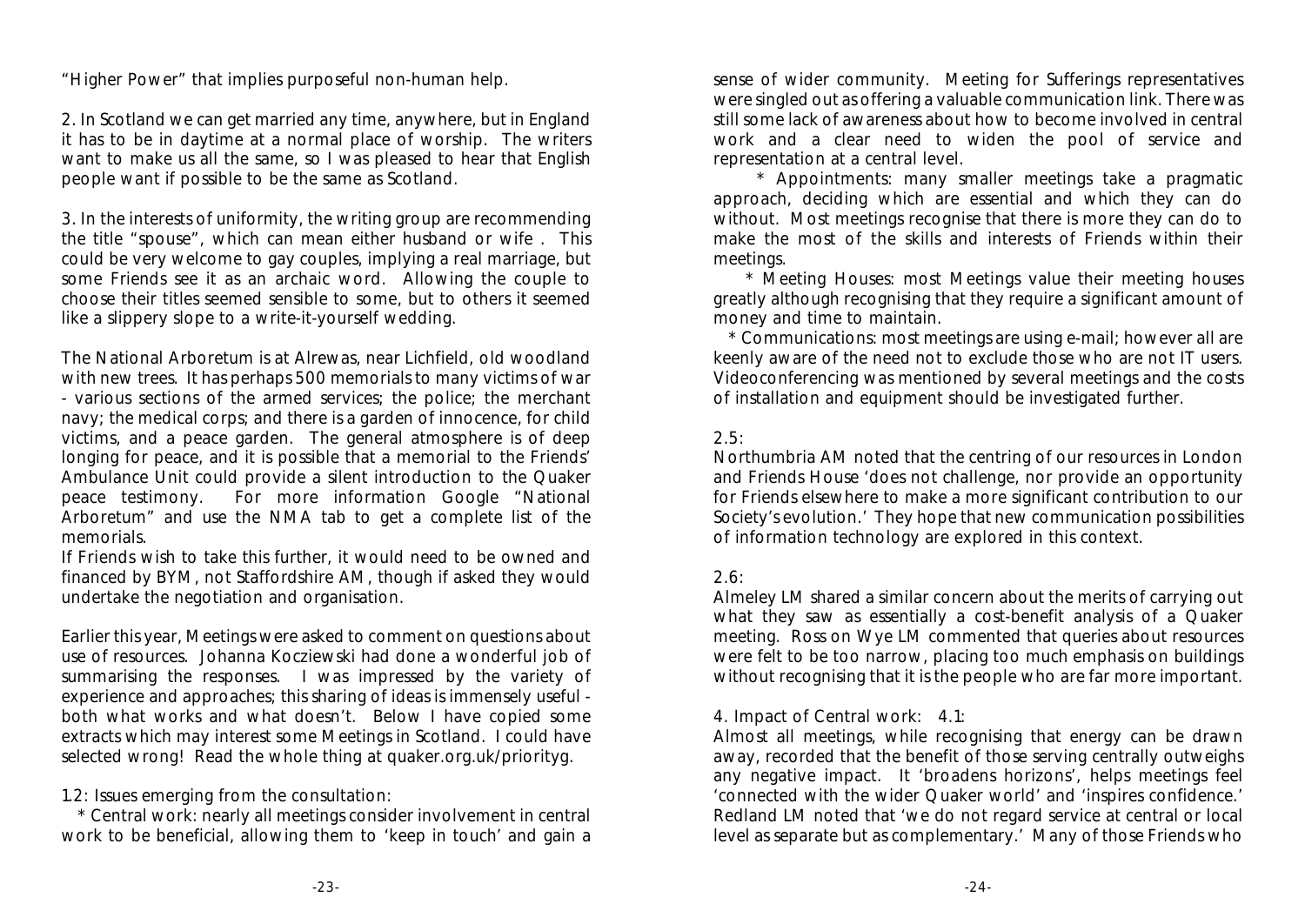serve centrally also tend to be those who make the most contribution to the life of their home Meetings.

#### $4.2 \cdot$

Many Meetings observed in particular that Meeting for Sufferings is a useful channel of communication. Bradford on Avon commented that 'when one of our own LM Friends attended Meeting for Sufferings we were very well informed. Swindon noted that 'it is good to have an interchange of ideas and information with the Friends serving on Meeting for Sufferings, who in turn are working hard to encourage two-way communication'

#### $4.4 \cdot$

Some meetings, for example Leiston LM and Torbay LM, still feel a lack of connection with central work. Harrogate wrote that they need more information for the meeting about how to serve at a national level, explaining what is involved, especially with regard to the Quaker Life network. Oxford LM proposes that those involved in central work have more responsibility in communicating with local and area meetings about their work. 'This could have the effect of making the issues come alive for Friends locally.' Blackheath noted that 'we perceive a risk that central committees may be drawn from quite a limited pool of known Friends. Would like to see wider usisf Quaker service information sheet forms.' An example of good practice is Jesus Lane LM where they held a successful meeting for office holders and Friends who work with central committees to share their experiences with members and attenders of the meeting to attract new volunteers. This was well publicised.

#### $5.4$

Aberdeen Friends commented that there should be more opportunity for Friends to actively offer their skills. They suggest that the 'yellow form' method used by BYM could be adopted at a local level so that individuals have the opportunity of offering their various skills and interests. Salisbury noted that last year the nominations committee adapted questionnaires provided by Quaker Life and other Local Meetings to compile a list of Members' and Attenders' interests and skills. 'The response was very good and helped enormously when we had to set up new committees or augment existing ones for

responsibilities with the new Meeting House.' However Lewes recently adopted a yellow form and found it was off-putting to some.

#### 6. Meeting Houses: 6.1:

Most meetings acknowledge that a considerable proportion of their resources are devoted to the running and upkeep of the Meeting House; nevertheless nearly all meetings greatly value their properties. Those meetings without the responsibility of a meeting house can focus more on people and needs and many commented on the relief of being burden-free. However, most recognise that a meeting house gives the meeting a spiritual home and encourages membership. The buildings provide an excellent means of outreach and a space for children's meetings. For most, the income currently balances expenditure and meeting houses tend to be well-used community resources. Balby, for example, commented that the area of deprivation they are in has extensive need for a venue like theirs. Darlington LM tried to sell their building and encountered resistance from the local community! Several meetings recognise that more can be done to encourage lettings.

#### 6.2:

For many it is important that they are able to manifest Quaker values in the fabric of their buildings, ensuring they are both sustainable and simple. Huddersfield meeting notes that once all the eco improvements are in place they can use the meeting house as an eco flagship to all users. Frenchay Meeting, for example, hopes to become a model for a green building in the heritage environment.

#### 9. New ways of working: 9.1:

Alnwick and St Andrews suggest that video-conferencing is something that the Society should be exploring in view of the need to travel less and cut down the use of fossil fuel. It looks forward to a time when there would be video-conferencing facilities available, avoiding travel to Friends House.

#### $9.2$

Several meetings are looking at changing times of business meeting, and meeting for worship to make them more accessible. Wandsworth LM is holding threshing meetings as part of preparation for business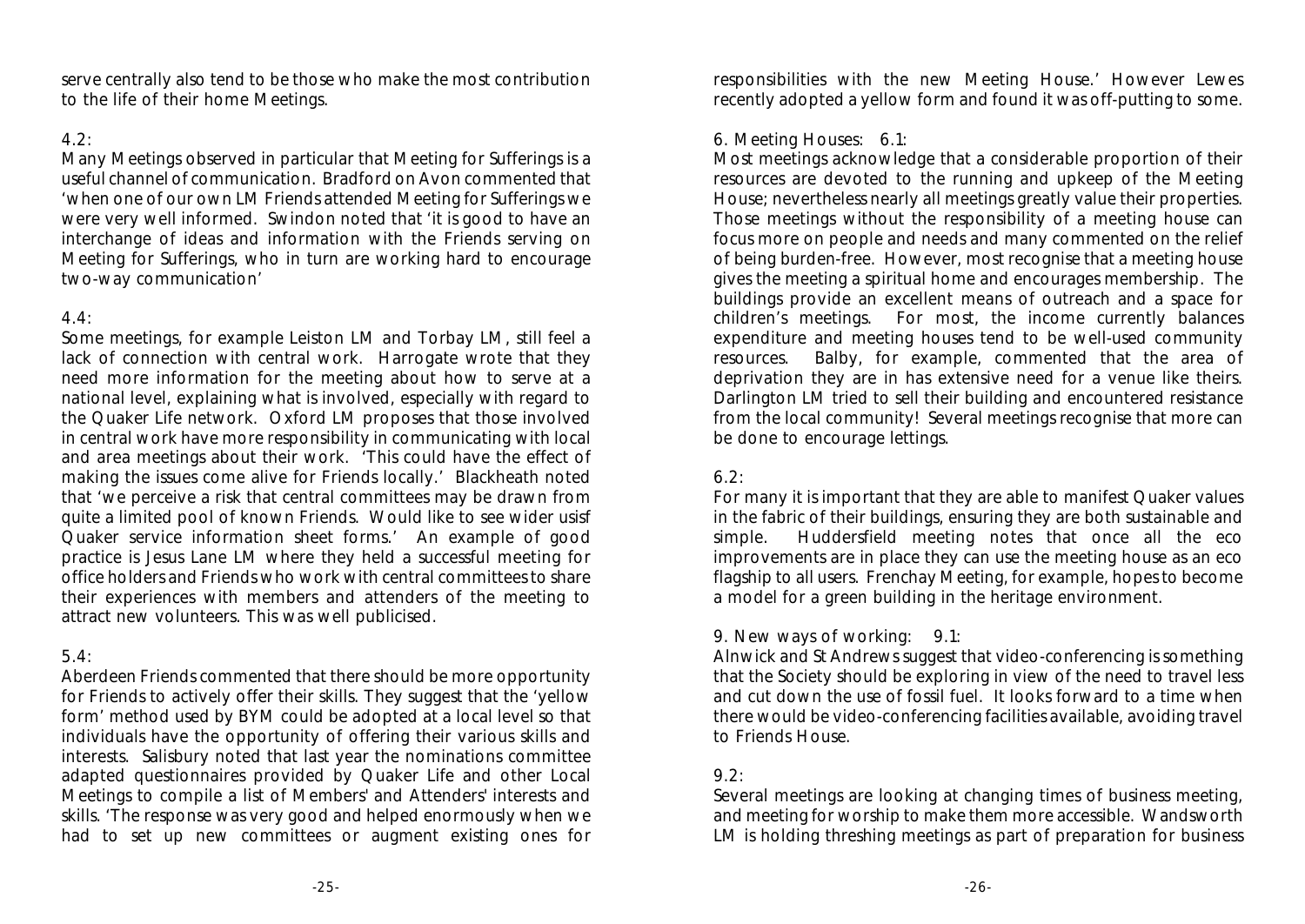meetings when there is a big issue to consider. Keswick notes that their AM is exploring merging 3 meetings into 1 administrative unit.

#### 9.3:

Carlton Hill Meeting records that in developing their Meeting's 'medium term framework' they used a range of creative approaches to involve Friends in the discernment process – a 'talking wall', market-research-style 'focus groups' and a shared art activity. This process itself was felt to be very valuable for the Meeting.

#### 10. Ideas: 10.1 Reserves / Funding:

Blackheath: 'While we acknowledge that it is important to keep a reasonable level of reserves for unanticipated future expenditure, we have on occasion lent and given funds from our reserves to Friends House when we have been in a position to do so. Many of us have found the system of organised giving impenetrable. Friends have found it difficult to access information about legacy giving. The term "schedule" is not easily understood, and while Friends seem to be excellent at raising money for other good causes, we seem reluctant to acknowledge that if the Society is to carry out its work in the world it must be direct with Friends and Attenders about the responsibility we share for funding it. We suggest that the system of weekly envelopes practised in many churches has much to recommend it.'

#### 10.2 Giving:

Hebden Bridge: They have recently split the role of treasurer from the newly set up roles of their new 'collectors group'. They explain that their treasurer was doing good book-keeping, '… but the big issue was that the good books she kept showed that income was failing to keep up with rent and outgoings!' They then got together a few very enthusiastic Friends with a zeal for increasing their income, to form a collectors' group; they did a very clear, positive and assertive letter out to all Friends, and as a result their income via CAF and standing orders shot up, and they are now on course financially (and so now actively encouraging Friends to start more giving to wider Quaker work). 'The lesson for us here being: let's not assume that the treasurer, however good at their job, is the right person to be doing the chasing of people for increased giving. Give the networking / chasing role to people better suited to it.'

### **Ethical Futures for Businesses and Economies in a Sustainable World**



**Principal Speaker: Alastair McIntosh Quakers & Business Group Spring Gathering Edinburgh Friends Meeting House, 2 April 2011** 

- What could be changed within our businesses, and our economy generally, for wider benefit? How would this look in the  $21<sup>st</sup>$  C?
- How can Friends' spiritual sense, testimonies and principles be lived as sure foundations for more sustainable businesses - and a more sustainable national and global economy?
- What forms of business ownership, control and financing are better for distributing power and wealth, rather than concentrating it into ever fewer hands?
- How do our individual purchasing and saving decisions affect the world we all depend upon? How can we manage them better?
- Complex adaptive systems cannot stand still. Their states are patterns varying with time, either within an equilibrium or outwith a selfsustaining range. What can we do in our personal and business lives to promote a more sustainable, but not static, world?
- What framework of understanding most clearly links our own local freedoms and powers to act with beneficially changing the present, uncomfortable  $20<sup>th</sup>$  C global economic and business reality?

Come to Q&B's first event in Scotland for the Quaker business community. A recognised interest group in BYM, with 120+ members worldwide, our purpose is to promote Quaker principles in business and the workplace.

Besides getting to know each other in that which is eternal, also we will be cheerfully conversing on that which is more temporal. Come and be part of one of the best networks for meeting interesting, stimulating, and activist Quakers. Leave refreshed anew for your own work.

For more about us visit www.qandb.org or call 0300 321 4649 To register and come, email **Tim Phillips via clerk@qandb.org**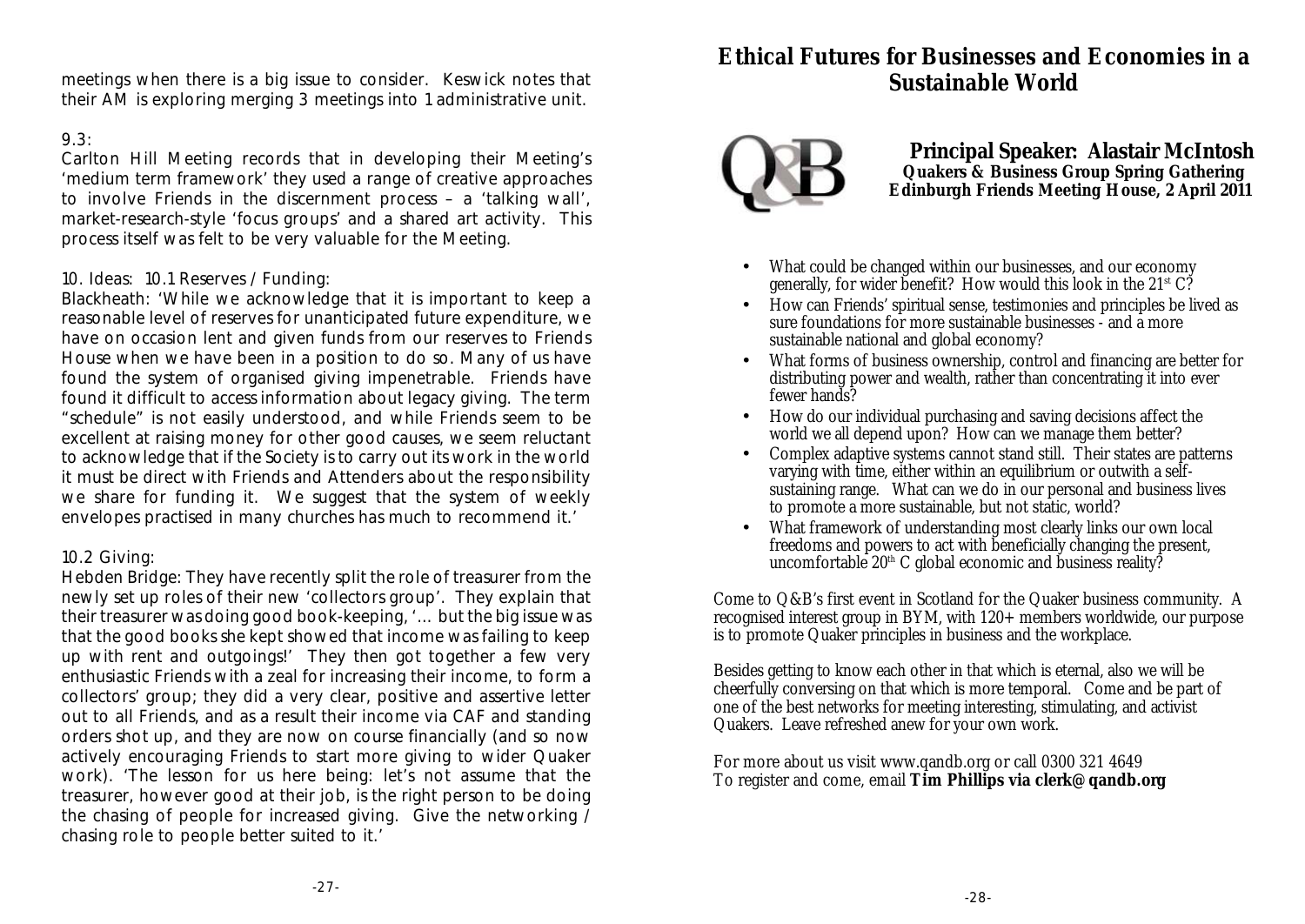General Meeting for Scotland is an important body and deserves support. In 2007 all the General Meetings in England and Wales were removed from the administrative structure of Britain Yearly Meeting. But it was recognised that GM for Scotland held an important role in liaising with the Scottish government and with ACTS (Action for Churches Together in Scotland). We now have a whole page in Quaker Faith and Practice.

It says something about the recognition of Scotland's special status that GM can send two representatives to Meeting for Sufferings in addition to the two from each Area Meeting.

Margaret Peacock, one of those two, has already reported in the *Scottish Friend*. But at this meeting she was able to bring us the good news that the government has decided to end the detention of the children of asylum seekers, though where they are to go instead does not seem to be clear. Margaret is also worried about how to fulfil her role as a two-way channel of communication between Meeting for Sufferings and Friends throughout Scotland.

I then gave an account of Yearly Meeting which had been held the previous weekend in Friends' House. This has been fully reported in *The Friend* of 4 June. There were sessions on engagement with the political process and on the ministry of giving which were very worthwhile. I think the only positive decision made this time was that in principle journalists will be admitted to Yearly Meeting sessions. But some work is needed on the practicalities of this arrangement.

Robin Davis reminded us of the launch of Geoffrey Carnall's book about Horace Alexander who had translated much of Gandhi's work.

After the financial statement for 2009, which Trustees had already approved, there were three items of a "deciding not to" nature.

We had wondered at the last GM whether to ask Woodbrooke to hold a training course for "Becoming Friends" companions in Scotland. But there was found to be very little support for this so

we shall ask Friends to make their own arrangements to go to Woodbrooke or Swarthmoor Hall.

Secondly, we heard that there has been a decline in numbers going to the Kindrogan summer gathering. With the added difficulty of finding organisers it was sadly decided to lay the gathering down after this year.

And thirdly, the Horniman Trust, which provides small grants for the spread of Friends' principles in Scotland, has been largely dormant in recent years and it was decided to lay that down also.

More positively, we had received a statement from the Inter-faith Group on Domestic Violence which starts "It is God's intention for all human beings, male and female, child and adult, to enjoy safety, freedom, dignity and fullness of life. " Several other faiths and churches have signed this statement and the meeting was happy to do so too.

All that business being completed, General Meeting could turn its attention to our speaker for the afternoon. This was Isabel Smyth, a Roman Catholic sister, who has spent nearly all her life working in inter-faith relations in Scotland.

Isabel grew up in a time when it was assumed that one was a Christian and all holidays were based around the Christian festivals. But how things have changed. There are now many thousand Muslims, Hindus, Sikhs, Buddhists and "others" living here. And we also have a much more secular society with a decline in religious practice.

Ways that these diverse groups can live together are now on the political agenda – for instance "Time for Reflection" in the Scottish Parliament can be given by a person of any faith. We need ways of promoting dialogue and of recognising the truths in all faiths, even if we ultimately come back to our own.